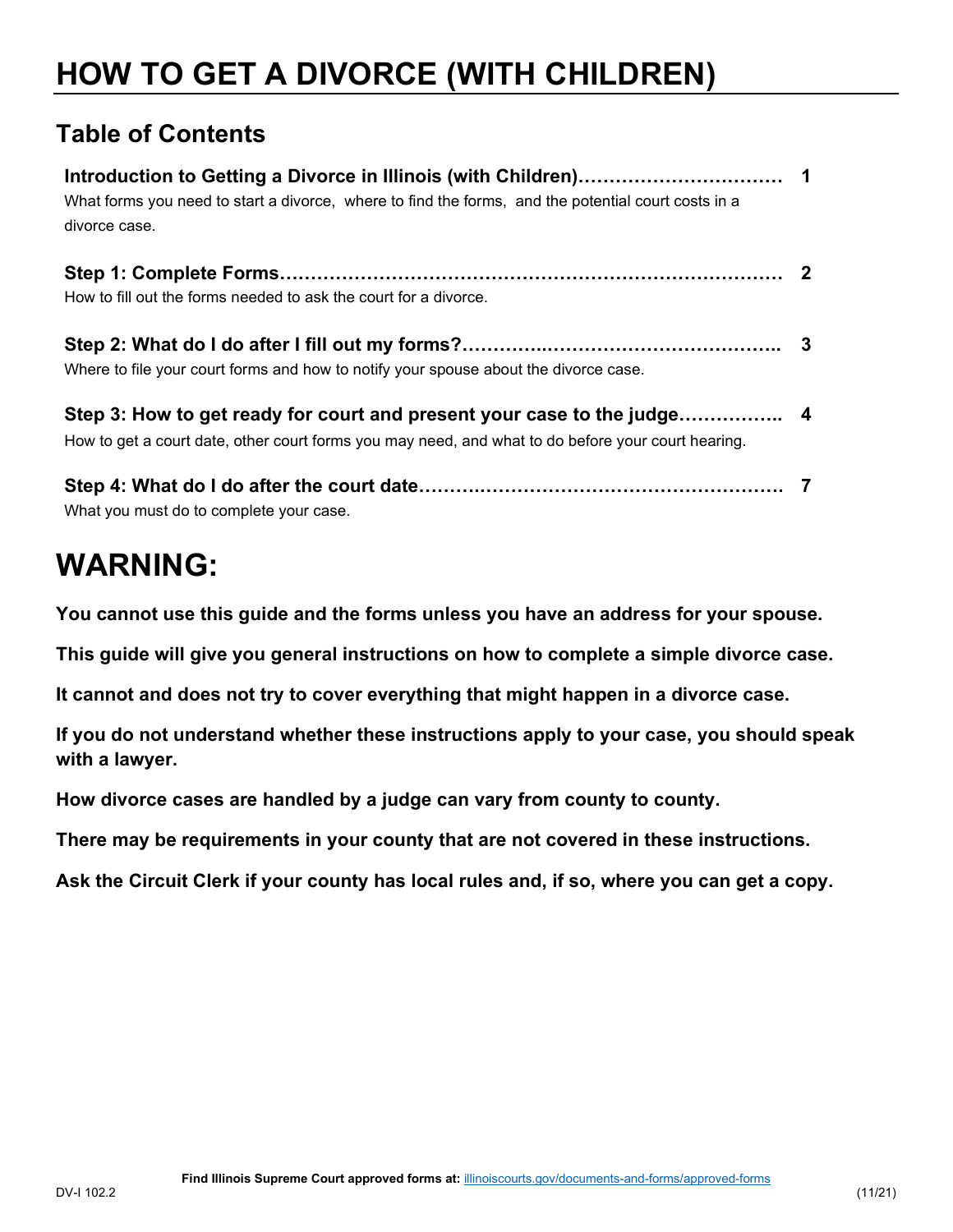# <span id="page-1-0"></span>**INTRODUCTION TO GETTING A DIVORCE IN ILLINOIS (WITH CHILDREN)**

 instructions that you do not understand, please visit **NOTE:** If there are any words or terms used in these Illinois Legal Aid Online at

 about going to court including how to fill out and file go to ilcourthelp.gov. [illinoislegalaid.org/lexicon/glossary.](https://www.illinoislegalaid.org/lexicon/glossary) For more information forms, call or text Illinois Court Help at 833-411-1121 or

These instructions apply to marriages and civil unions. Whenever the instructions say "marriage" it also means. "civil union."

#### **Can I ask the court for a divorce in Illinois?**

You can ask for a divorce if:

- o You are married;
- $\circ$  You or your spouse have lived in Illinois for at least 90 days; AND
- $\circ$  There is no other divorce case already filed and still pending anywhere else (not dismissed).

**NOTE:** if your spouse is on active military service, you can ask for divorce, but the court might not be able to give you a divorce. If your minor children have not lived in Illinois for at least 6 months, the court may not be able to decide on a parenting plan for the children.

#### **What forms do I need to ask the court for a divorce?**

 not need all of the forms listed or you may need other Below are some of the common forms used in divorce cases. Depending on your specific situation, you may forms not listed here.

- important legal documents will be sent to you. You o *Petition for Dissolution of Marriage/Civil Union (Divorce with Children)***:** asks the court for a divorce and gives information needed to begin a divorce case. The email address (if you have one) and mailing address you put on the *Petition* is where should use an email account that you do not share with anyone else and that you check every day. If you do not check your email every day, you may miss important information, notice of court dates, or documents from other parties.
- o **Certificate of Dissolution of Marriage\*:** lists final. information about your case that is sent to the Illinois Department of Public Health after your divorce is
- o *Summons***:** tells your spouse that you are asking the court for a divorce.
- to tell the court that they do not need to receive a o *Entry of Appearance***:** is completed by your spouse

 *Summons* or is completed by your spouse after being served by a *Summons*.

- grant or deny your divorce. If granted, the *Judgment*  o *Judgment of Dissolution of Marriage/Civil Union (Divorce with Children)***:** is used by the judge to will also divide property, assign debt, and determine whether maintenance will be paid.
- o *Parenting Plan***:** lists who is responsible for decision making for the children and a schedule for when the children are with you and when they are with the other parent.
- o *Certification of Agreement:* is used if you and your spouse have agreed on what will be in the *Judgment*  and *Parenting Plan*
- used to divide a pension or retirement plan. You will o *Qualified Domestic Relations Order (QDRO):* is need this if the Judge orders that a QDRO be prepared. There is no statewide form. Contact the Pension Plan Administrator and ask if they provide a form.

#### **Where can I find the forms I need?**

 \*You can get the Certificate of Dissolution of Marriage at the Circuit Clerk's office. You can find the rest of the forms online at: [illinoiscourts.gov/documents-and](https://www.illinoiscourts.gov/documents-and-forms/approved-forms/)[forms/approved-forms](https://www.illinoiscourts.gov/documents-and-forms/approved-forms/) 

#### **What information will help me fill out the court forms?**

- o Date you were married;
- o Date you were physically separated;
- $\circ$  City, county, state, and country where you were married;
- o Current home address for your spouse or other address where your spouse can be found;
- $\circ$  List of all personal property, including bank accounts that you and your spouse own together or separately;
- $\circ$  List of all real estate that you and your spouse have an interest in together or separately (with or without a mortgage), etc.;
- o List of all pension and retirement accounts that you or your spouse have;
- $\circ$  List of all the debts that you and your spouse have made since you got married, together or separately;
- adopted by both of you; AND o Full names and birthdates of children you have with your spouse, including any children that were
- or adopted during the marriage, but only one of you is a parent or adoptive parent of these children. o Full names and birthdates of children that were born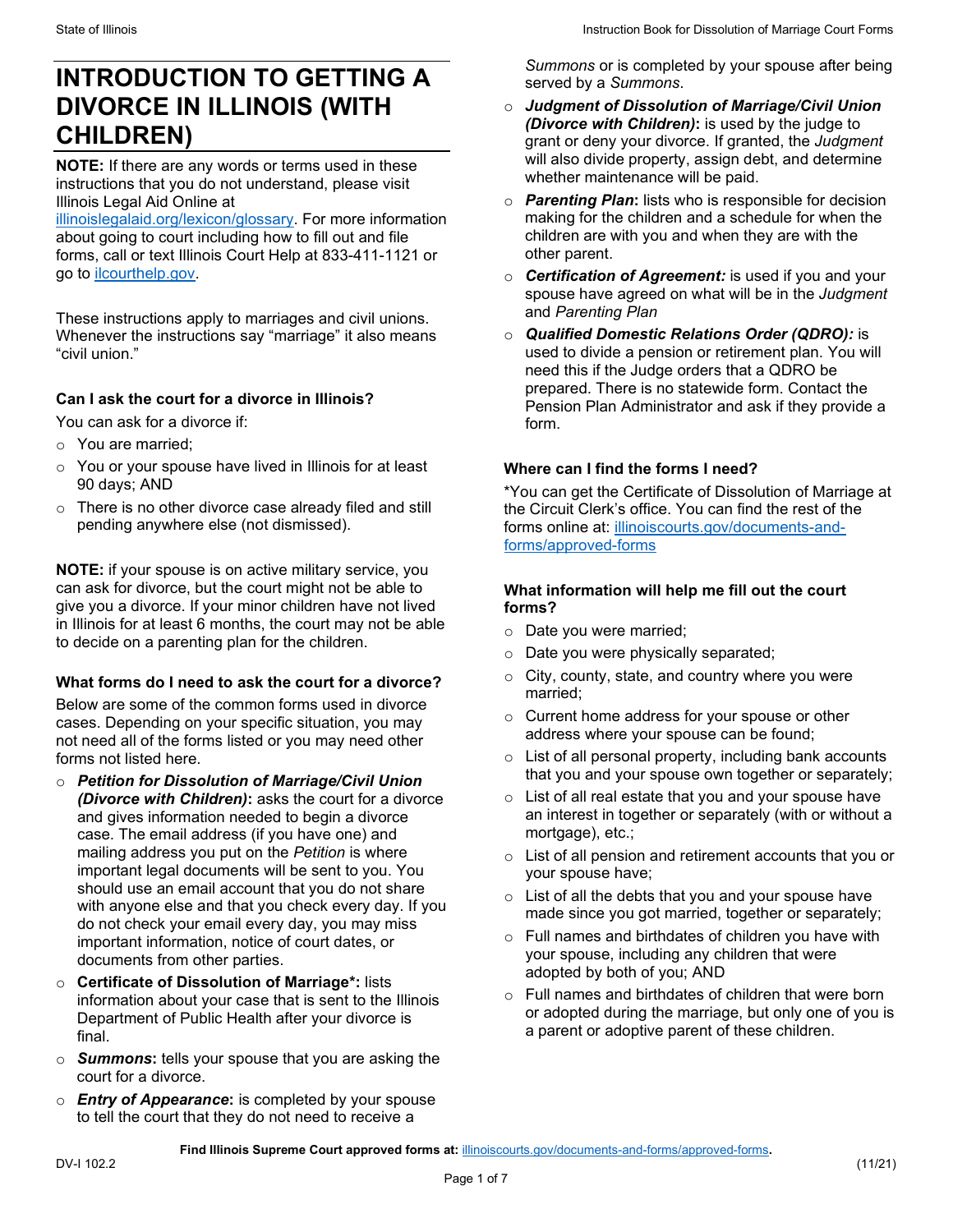#### <span id="page-2-0"></span>**What costs will I need to pay to ask the court for a divorce?**

- o Filing Fee: To file your forms with the Circuit Clerk of the Circuit Court in the county where you are filing your divorce.
- o Service Fee: To serve the summons on your spouse.
- $\circ$   $\,$  Certified Copy Fee: If your divorce is granted and you need certified copies of the court order.
- record of your divorce court date. o Transcript Fee: In some counties, you may be ordered to get a transcript. A transcript is a written

### **What if I cannot afford to pay the costs?**

If you cannot afford to pay the fees, you can ask the court to file for free. Fill out the *Application for Waiver of Court Fees* to ask the court for a fee waiver. This is a separate set of forms you can find online at: [illinoiscourts.gov/documents-and](https://www.illinoiscourts.gov/documents-and-forms/approved-forms/)[forms/approved-forms](https://www.illinoiscourts.gov/documents-and-forms/approved-forms/) 

### **Do I have to take a Parenting Class?**

 Yes. There is a statewide requirement that parents complete a class about parenting and divorce as part of their divorce case. Ask the Circuit Clerk for information the class. If you have an *Order for Waiver of Court Fees*  about completing this class. There is normally a fee for you do not have to pay the fee.

#### **Who will assist me during my divorce case?**

- o Circuit Clerk: you will file your divorce forms with the Circuit Clerk. The Circuit Clerk will accept your divorce forms, collect fees for filing your divorce case, and help schedule a court date. The Circuit Clerk cannot give you legal advice.
- $\circ~$  Sheriff: You will ask the Sheriff in the county where your spouse lives to serve legal notice on your spouse.
	- The Sheriff's office is normally located in the county seat along with the county courthouse.
- $\circ$  Judge: You will see and speak to the judge at your court dates. The judge will listen to evidence from you and your spouse and then decide whether you get a divorce. The judge cannot give you legal advice.

#### **When will I be divorced?**

You are divorced when the judge signs the *Judgment of Dissolution of Marriage/Civil Union (Divorce With Children).* 

# **STEP 1: COMPLETE FORMS**

 *(Divorce With Children)*  **A.** *Petition for Dissolution of Marriage/Civil Union* 

To help you fill out the form, the *Petition* has line-by-line instructions on the left-side of the form. Below is more information.

#### **Section 5(e): Reason for Divorce**

- o All divorces are granted because of irreconcilable differences.
- o Irreconcilable differences means you and your spouse do not get along anymore and you do not want to be married.
- $\circ$  If you have been separated 6 months or more, tell this to the judge.
- will have to show the judge that you and your spouse:  $\circ$  If you have been separated less than 6 months, you
	- Separated because you cannot get along anymore; AND
	- could not, or the problems are so bad that trying • Tried to fix the problems in your marriage, but to fix them is not best for your family.

#### **Section 6: Information About Children**

You must give the court information about children who are and are not part of the marriage.

- o **Section 6(c): Minor Children of the Marriage/Civil Union** 
	- • List children that under the age of 18 and were  either born to or adopted by both of you.
	- The children could have been born or adopted before or during the marriage.
	- The court can decide decision-making and parenting time only for the children listed in Section 6(c).
	- The court can order support for the children listed in Section 6(c).

#### o **Section 6(f): Adult Children of the Marriage/Civil Union**

- • List children that are18 years old or older and were either born to or adopted by both of you.
- The children could have been born or adopted before or during the marriage.
- The court can order support for the children listed in Section 6(f) only if they are still in high school or are disabled.
- The court can order payment for educational expenses for children listed in Section 6(f) if they are in college or another type of education program.
- o **Section 6(g): Children Not of the Marriage/Civil Union** 
	- List children that:
		- **You gave birth to, but your spouse is not the** other parent;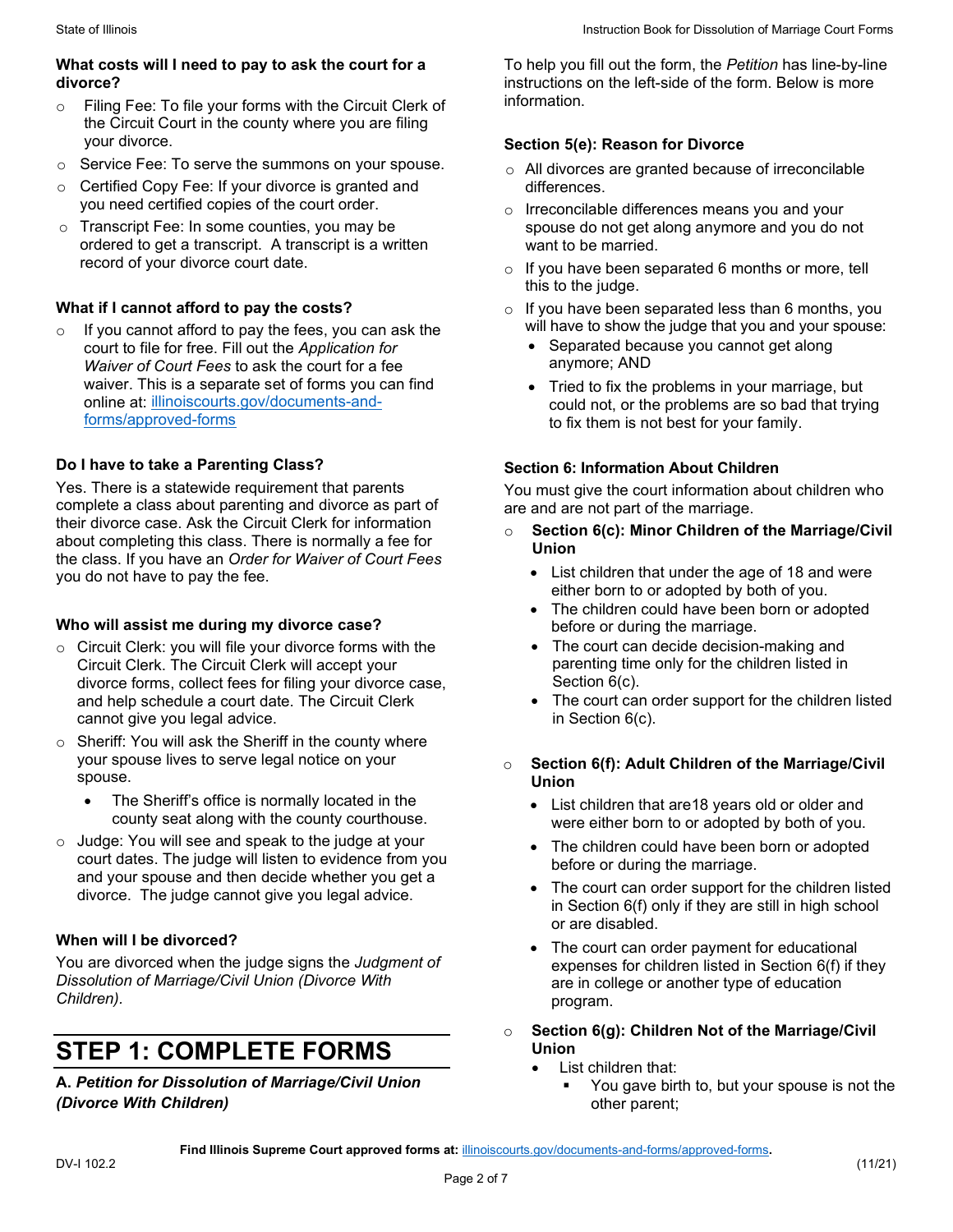- <span id="page-3-0"></span> Your spouse gave birth to, but you are not the other parent;
- You adopted, but your spouse did not; OR
- Your spouse adopted, but you did not.
- • The court cannot make decisions about decision-making, parenting time, or order support for the children listed in Section 6(g).

#### **Section 7(c): Parenting Plan**

 case, you can attach it to your *Petition for Dissolution of Petition*. Follow the instructions on the *Parenting Plan* for A *Parenting Plan* contains information about who will make decisions for the children and a schedule for when the children are with each parent. If you have completed the *Parenting Plan* by the time you are ready to file your *Marriage/Civil Union (Divorce with Children)*. If not, you must file it within 120 days of the date you file your help in completing it.

### **Section 8: Debts**

You must tell the court if you and your spouse have debts from the marriage that are still owed. If you and your spouse cannot agree on how to divide the debt, the judge will decide who is responsible for each debt.

#### **Sections 9, 10, 11 & 12: Personal Property, Real Estate, Pension/Retirement Accounts & Money Claims**

 personal property (clothing/furniture), real estate, or You must tell the court if you and your spouse own pension/retirement accounts. If you and your spouse cannot agree on how to divide the property, the judge will decide who gets the property.

# **Section 13: Maintenance (also known as alimony)**

 other on a regular basis. Maintenance is money paid from one spouse to the

- $\circ$  To get maintenance, you must show the court there is a good reason such as a long marriage, poor health, or an inability to support yourself.
- $\circ$  The judge is not required to order maintenance.

#### **Section J: Former Name**

You must tell the court if you want to go back to using a former name.

o The judge can allow you to return to any name you have used before.

# **STEP 2: WHAT DO I DO AFTER I FILL OUT MY FORMS?**

#### **File your forms with the Circuit Clerk in the county where your court case should be filed.**

- $\circ$  File your case in the county you live in or the county your spouse lives in.
- o You must file the *Petition for Dissolution of Marriage/Civil Union (Divorce with Children)* with the trial court by the filing deadline that applies to your case.
- o You must electronically file (e-file) court documents unless (1) you are an inmate in a prison or jail and you do not have a lawyer, (2) you have a disability that keeps you from e-filing, or (3) you qualify for an exemption from e-filing.
	- You will qualify for an exemption if: (1) you do not have internet or computer access at home and it would be difficult for you to travel to a place where you could use a computer; (2) you have trouble reading or speaking in English, or (3) you tried to e-file your documents, but you were unable to complete the process because the equipment or assistance you need is not available.
	- [and-forms/approved-forms/.](https://www.illinoiscourts.gov/documents-and-forms/approved-forms/) • If you qualify for an exemption, fill out a *Certification for Exemption from E-Filing* found here: [https://www.illinoiscourts.gov/documents-](https://www.illinoiscourts.gov/documents-and-forms/approved-forms/)
- $\circ$  *Certification* with the trial court clerk's office in File the original and 1 copy of your forms and the person or by mail.
- $\circ$  To e-file, create an account with an e-filing service provider. Visit [efile.illinoiscourts.gov/service](http://efile.illinoiscourts.gov/service-providers.htm)[providers.htm](http://efile.illinoiscourts.gov/service-providers.htm) to select a service provider. Some service providers are free while others charge a processing fee. For instructions on how to e-file for free with Odyssey eFileIL, see the self-help user guides here: [illinoiscourts.gov/self-help/how-to-e](https://www.illinoiscourts.gov/self-help/how-to-e-file/)[file/.](https://www.illinoiscourts.gov/self-help/how-to-e-file/)
- $\circ$  If you do not have access to a computer or if you need help e-filing, take your form to the Circuit Clerk's office where you can use a public computer terminal to e-file your forms.

# **Provide notice to your spouse.**

There are 2 ways to give notice to your spouse:

1. Entry of appearance

 ready to get a court date (skip to "Ask for a court date" If your spouse signs an *Entry of Appearance*, you do not have to have your spouse served by the Sheriff. You are below); OR

 *Petition* to have an email address, you must send them by email or by notification through the e-filing system. If you or the person you're sending the *Summons* and 2. Serve your spouse with a *Summons* and *Petition*  If you and the person you're sending the *Summons* and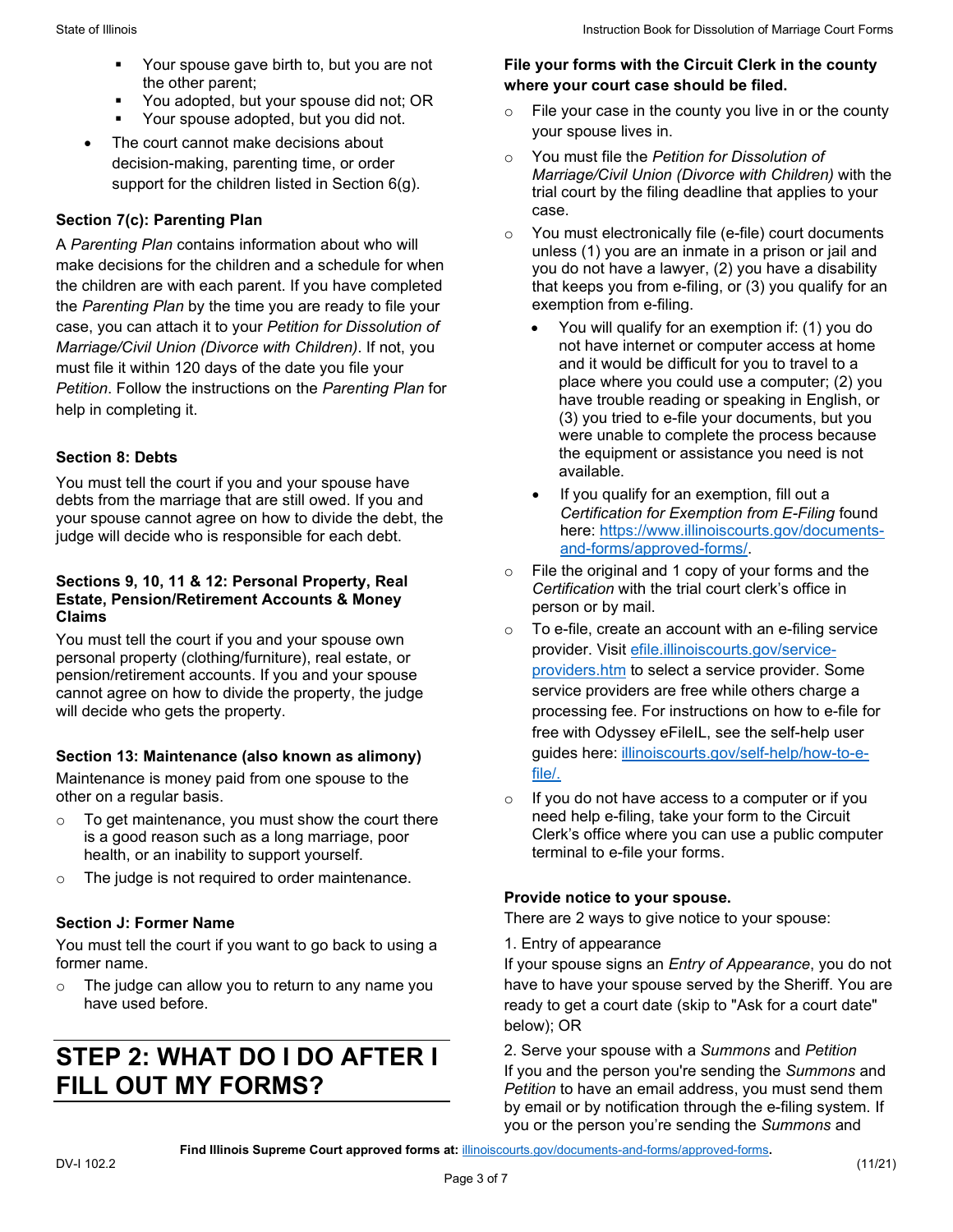<span id="page-4-0"></span>*Petition* to does not have an email address, you may give them to the other party by personal hand delivery, mail, or third-party commercial carrier (for example, FedEx or UPS).

- o Give the Circuit Clerk your *Summons* and they will issue it.
- *Petition* that will go to your spouse. o Staple the *Summons* to the front of the copy of the
- $\circ$  spouse lives. Get the name, address, and telephone number of the Sheriff for the county and the state where your
- $\circ$  Call the Sheriff in that county to find out:
	- If it is the correct Sheriff's department for the address where you want your spouse served;
	- The address where you should bring or mail your *Summons* and *Petition*;
	- • The number of copies of your *Summons* and *Petition* to bring or send; AND
	- will honor your *Order for Waiver of Court Fees* (if The cost of Sheriff's fees for service and if they you have one). If the Sheriff is in Illinois, the Sheriff must honor the waiver.
	- Anything else you need to do to get the *Summons* and *Petition* served on your spouse.
- o In person or by mail, ask the Sheriff in the county where the case was filed to serve your *Summons*  and your *Petition* on your spouse.
	- In Person
		- **Bring the correct number of copies of your** *Summons* and your *Petition* to the Sheriff's office.
		- Pay the Sheriff's fees OR give the Sheriff a copy of your *Order for Waiver of Court Fees*  (if you have one) to not be charged a fee.
	- By Mail
		- Mail the correct number of your *Summons*  and your *Petition* to the Sheriff's office.
		- Include payment for the fees or your *Order for Waiver of Court Fees*.
		- Include the *Letter to the Sheriff* found online at: [illinoiscourts.gov/documents-and](https://www.illinoiscourts.gov/documents-and-forms/approved-forms/)[forms/approved-forms](https://www.illinoiscourts.gov/documents-and-forms/approved-forms/)
		- Include a self-addressed and stamped envelope for the Sheriff to mail the *Return of Service* to you.

# **Confirm the Sheriff served your** *Petition* **on your spouse.**

- section of your *Summons* form and file it with the Circuit Clerk or mail it to you. o After the Sheriff serves your spouse with your *Petition*, they will fill out the *Return of Service*
- o If the Sheriff files the *Summons* with the completed *Return of Service* directly with the Circuit Clerk, call

 the Circuit Clerk to find out if it has been filed. If it has been filed, ask the Circuit Clerk how to get a copy.

- o If the Sheriff mails the *Summons* with the completed *Return of Service* to you, make a copy for yourself and file the original with the Circuit Clerk.
- ask the Sheriff to try to serve your spouse again. o If the Sheriff was not able to serve your spouse, ask them why. You should try to fix the problem and then fill out another *Summons* (called an Alias Summons), have it issued by the Circuit Clerk, and

# **Wait for your spouse to file a response with the Circuit Clerk.**

- • Once the Sheriff serves your forms on your spouse, your spouse has 30 days to file an Appearance and a response with the Circuit Clerk.
- o If you do not get a copy of your spouse's Appearance and response within the 30 days, call the Circuit Clerk to ask if there is an Appearance and response in the file or log into the EFSP you used to file your document and see if it is there.
- $\circ$  If your spouse files an Appearance and response, you may then get a court date from the Circuit Clerk.
- your spouse filed an Appearance and response. o After the 30 days from the date of service, you may get a court date from the Circuit Clerk whether or not

# **Ask for a court date.**

- o Ask the Circuit Clerk if you have to schedule a court date or if one will be scheduled automatically.
- schedule the court date or you may have to speak  $\circ$  If you need to schedule the court date, ask the Circuit Clerk how to do so. The Circuit Clerk may with other court staff.
- o When you get your court date, ask if the court will send notice of the hearing to your spouse or if you need to.
- o If you need to send notice, complete a *Notice of Court Date* found online at: [illinoiscourts.gov/documents-and-forms/approved](https://www.illinoiscourts.gov/documents-and-forms/approved-forms/)[forms](https://www.illinoiscourts.gov/documents-and-forms/approved-forms/)

# **STEP 3: HOW TO GET READY FOR COURT AND PRESENT YOUR CASE TO THE JUDGE**

Follow the instructions in **Part A** if you and your spouse agree on all issues and your spouse will attend the court date with you.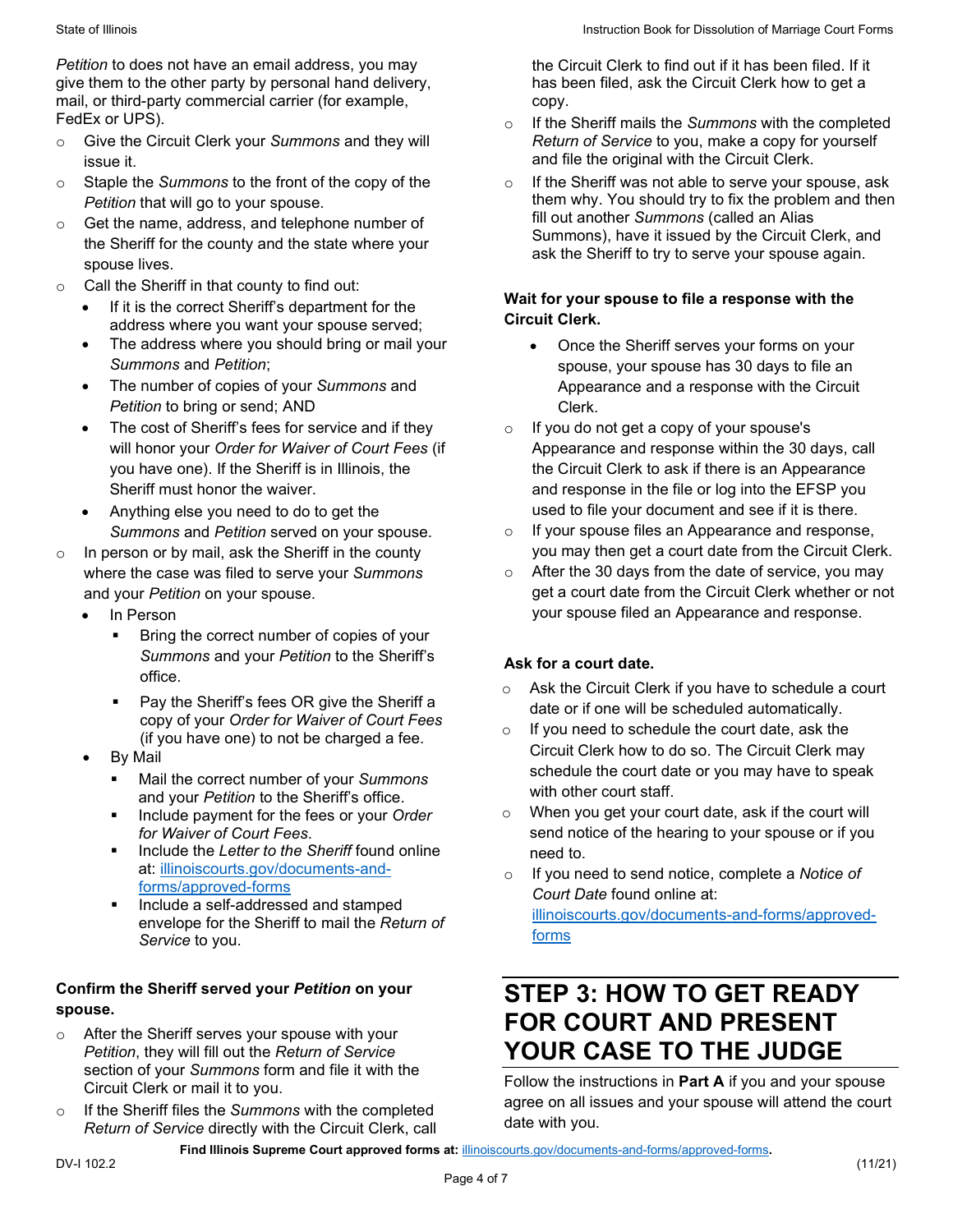your spouse has not filed an *Appearance* or response in Follow the instructions in **Part B** if you and your spouse do not agree on all issues. This includes cases where the case and may not appear at the court date.

### **A. AGREEMENT**

#### **Get ready for your court date.**

- o Decide and write down all the things you and your spouse have agreed on including:
- $\circ$  What property will be awarded to each of you;
- $\circ$  Who will be responsible for each of the debts;
- o Whether either of you will receive maintenance and how much; AND
- $\circ$  Who will make decisions for the children and the parenting time schedule.
	- Follow the instructions on the *Judgment of Dissolution of Marriage/Civil Union (Divorce with Children)* to add all of your agreements to the *Judgment*. Both you and your spouse must initial each page of the *Judgment*.
- o Follow the instructions on the *Parenting Plan*, to add all of your agreements to the *Parenting Plan*. Both you and your spouse must initial each page of the *Parenting Plan*.
- o If child support is going to be ordered, complete an *Order for Support*. That form and instructions are found online at: [illinoiscourts.gov/documents-and](https://www.illinoiscourts.gov/documents-and-forms/approved-forms/)[forms/approved-forms](https://www.illinoiscourts.gov/documents-and-forms/approved-forms/)

#### **Go to your court date.**

- notice from the Circuit Clerk. If you cannot find your o You should have either received a court date and time from the Circuit Clerk in person or on a written court date and time, call the Circuit Clerk.
- o Bring these items with you to court:
	- Copies of all the documents you filed with the Circuit Clerk; AND
	- Copies of the *Judgment of Dissolution of Marriage/Civil Union*

- 
- number, look for

video. If it is by phone or video it is called a  $\circ$  Get to the courthouse at  $\cdot$  "Remote Appearance." Call the Circuit Clerk or visit vour spouse. least 30 minutes early.<br>
Go to the courtroom their website for more information. To find the search of the search of the their website for wear Circuit Clerk visit 60 to the courtroom<br>
number listed on your<br>
court form. If your forms<br>
do not have a courtroom<br>
do not have a courtroom<br>
do not have a courtroom<br>
do not have a courtroom<br>
do not have a courtroom<br>
do not have a courtroom<br>
d

- $\circ$  Clerk. a list of cases at the courthouse or ask the Circuit
- $\circ$  Check in with the courtroom staff and wait for your name and case number to be called.
- o When your case is called, walk to the judge and introduce yourself.
- o If your court date is by phone or video:
	- Make sure to have the call-in or login information for your court date and make sure your technology is working.
	- received. Call the Circuit Clerk or Circuit Court Follow the instructions on the court notice you or visit their websites for specific technology instructions.
	- [by-phone-or-video](https://www.illinoiscourts.gov/self-help/court-by-phone-or-video) • Follow these recommendations to appear by phone or video: [illinoiscourts.gov/self-help/court-](https://www.illinoiscourts.gov/self-help/court-by-phone-or-video)

### **Present your case to the judge.**

- *Children), Parenting Plan,* and *Order for Support* (if o Give the judge your prepared *Judgment of Dissolution of Marriage/Civil Union (Divorce with*  needed)*.*
- o Tell the judge you and your spouse have an agreement and the details of that agreement.
- *Judgment, Parenting Plan,* and *Order for Support*  o If the judge approves your agreement, the will be signed.
	- and *Order for Support* that were entered by the • Get a copy of the *Judgment, Parenting Plan,*  judge.

# **B. NO AGREEMENT**

#### **Get ready for your court date.**

o Decide and write down:

- What you want to ask the judge to do for you;
- What you will say to the judge if asked to tell your side of the case; AND
- Questions you have for witnesses, if there are any.

 $\circ$  Gather and make copies of pictures and (Divorce with<br>
Children) Parenting<br>
Plan, and Order for<br>
Support (if needed).<br>
Your court date could be in person, by phone or by<br>
video. If it is by phone or video it is called a<br>
video. If it is by phone or video it is c

cases, you cannot bring in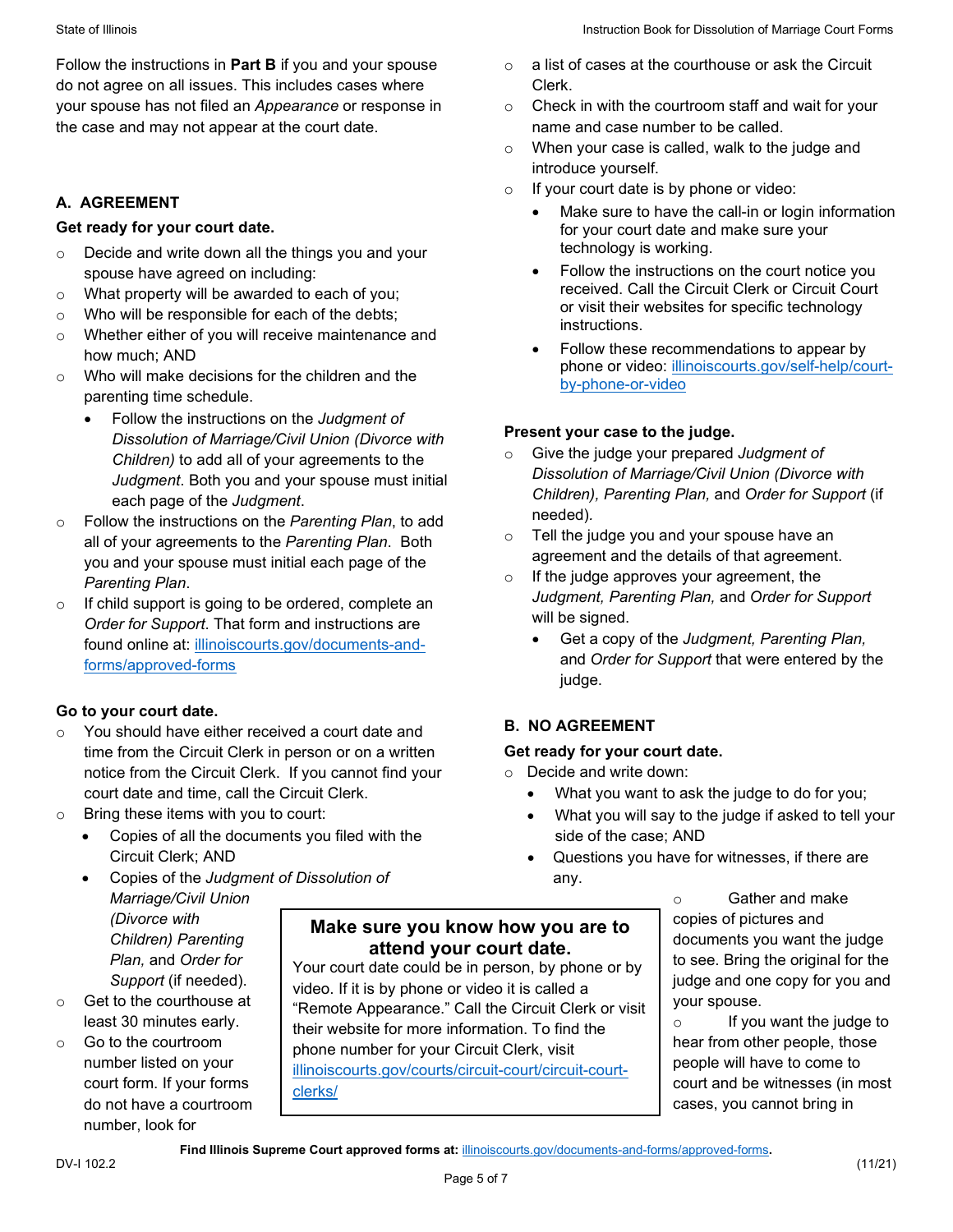written statements of witnesses).

- o Follow the instructions on the *Judgment of Dissolution of Marriage/Civil Union (Divorce with Children)* to complete only those sections you can fill out in advance.
- o If you have not already completed and filed your *Parenting Plan*, complete it now. The instructions on the *Parenting Plan* will help you do this.
- o If child support is going to be ordered, complete an *Order for Support*. That form and instructions are found online at: [illinoiscourts.gov/documents-and](https://www.illinoiscourts.gov/documents-and-forms/approved-forms/)[forms/approved-forms](https://www.illinoiscourts.gov/documents-and-forms/approved-forms/)

# **Go to your court date.**

- time from the Circuit Clerk in person or on a written o You should have either received a court date and notice from your spouse or Circuit Clerk. If you cannot find your court date and time, call the Circuit Clerk.
- o Bring these items with you to court:
	- Copies of all the documents you filed with the Circuit Clerk;
	- documents you want the judge to look at; AND • Any witnesses you want to testify and any
	- Copies of the *Judgment of Dissolution of Marriage/Civil Union (Divorce with Children), Parenting Plan,* and *Order for Support* (if needed).
- o Get to the courthouse at least 30 minutes early.
- Circuit Clerk.  $\circ$  Go to the courtroom number listed on your court form. If your forms do not have a courtroom number, look for a list of cases at the courthouse or ask the
- $\circ$  Check in with the courtroom staff and wait for your name and case number to be called.
- o When your case is called, walk to the judge and introduce yourself.
- o If your court date is by phone or video:
	- Make sure to have the call-in or login information for your court date and make sure your technology is working.
	- received. Call the Circuit Clerk or Circuit Court Follow the instructions on the court notice you or visit their websites for specific technology instructions.
	- Follow these recommendations to appear by phone or video: [illinoiscourts.gov/self-help/court](https://www.illinoiscourts.gov/self-help/court-by-phone-or-video)[by-phone-or-video](https://www.illinoiscourts.gov/self-help/court-by-phone-or-video)

#### **Present your case to the judge.**

#### If your spouse does not come to court:

- *Children), Parenting Plan,* and *Order for Support* (if *Dissolution of Marriage/Civil Union (Divorce with*  needed)*.*
- *Judgment, Parenting Plan,* and *Order for Support* (if  $\circ$  Tell the judge what you want ordered in the needed).
- $\circ$  Tell the judge if you have documents to present or witnesses to testify.
- o The judge will decide if documents and witnesses are necessary.
- o The judge might ask you questions rather than look at documents and listen to witnesses.
- o If the judge gives you the divorce, the *Judgment*, *Parenting Plan,* and *Order for Support* will be signed.
	- Get a copy of the each order that was entered by the judge.
- • If your spouse was not in court to get a copy, For a statement of victorial particle and the internet and the internet and the internet and the internet and the internet and the internet and the internet and the internet and the internet and the internet and the intern you must send them a copy of each order by 5:00 p.m. on the date you get the *Judgment*. Fill out and file a *Proof of Delivery* form with the Circuit Clerk to show that you sent the copy. You can find the *Proof of Delivery* online at: [illinoiscourts.gov/documents-and](https://www.illinoiscourts.gov/documents-and-forms/approved-forms/)[forms/approved-forms](https://www.illinoiscourts.gov/documents-and-forms/approved-forms/)

#### **If your spouse comes to court:**

- o Tell the judge your side of the case and answer questions.
- o Show evidence including documents and photos.
- or photo is important. o Give a copy to the judge and a copy to your spouse. Be prepared to explain why the document
- o Question witnesses.
	- Tell the judge the name of your witnesses.
	- Ask the witnesses questions you prepared in advance.
	- The judge and your spouse can ask questions of your witnesses when you are done.
- $\circ$  The judge decides whether the documents, photos, or witness testimony can be considered in making a decision about your case.
- *Children), Parenting Plan,* and *Order for Support* (if o Tell the judge you have brought a *Judgment of Dissolution of Marriage/Civil Union (Divorce with*  needed)*.*

#### **What do I do when my spouse presents their case?**

 (If your spouse does not appear for the court date, this part will not happen.)